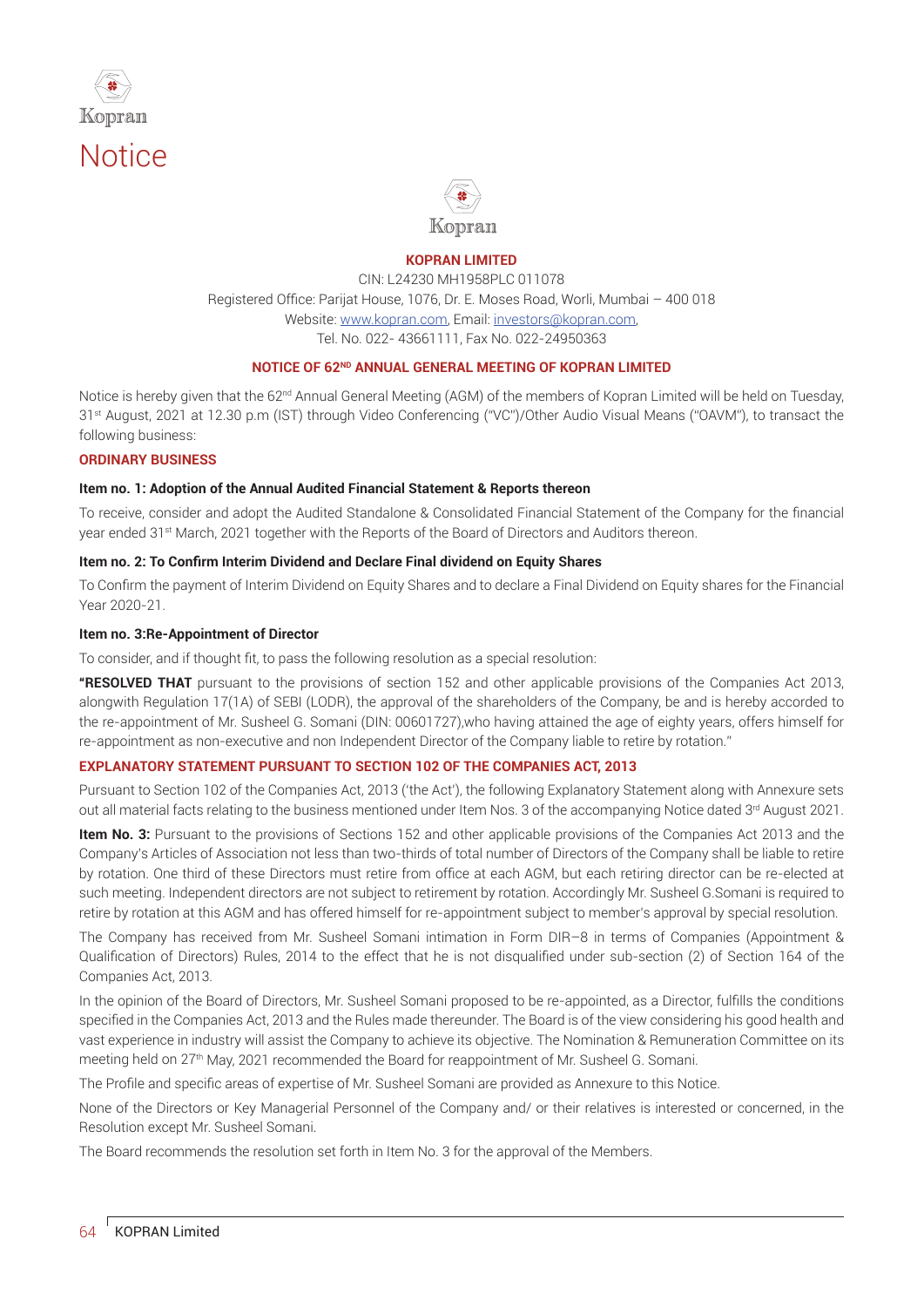

## Annexure (to the Explanatory Statement)

Details of Director proposed to be re-appointed at the Annual General Meeting scheduled to be held on Tuesday 31<sup>st</sup> August, 2021 [Pursuant to Regulation 36(3) of the SEBI (Listing Obligation and Disclosure Requirements) Regulations, 2015 as amended.]

## **BRIEFE RESUME OF DIRECTOR**

| Name of the Director                                                          | Mr. Susheel Somani                                                                                                                                                                                                            |
|-------------------------------------------------------------------------------|-------------------------------------------------------------------------------------------------------------------------------------------------------------------------------------------------------------------------------|
| Director Identification Number                                                | 00601727                                                                                                                                                                                                                      |
| Designation, Category of Directorship                                         | Non Independent(Promoter), Non Executive                                                                                                                                                                                      |
| Date of Birth (Age)                                                           | 01.11.1941 (80 years)                                                                                                                                                                                                         |
| Date of Appointment                                                           | 20 <sup>th</sup> July, 2019                                                                                                                                                                                                   |
| Nature of Expertise in specific functional areas                              | Finance and Human Resource                                                                                                                                                                                                    |
| Qualifications                                                                | M.sc in Organic Chemistry from Institute of Science, Bombay University<br>1965 and six months residential course called "Management<br>in<br>Education Programme" at Indian Institute of Management, Ahmedabad<br>in 1979-80. |
| conditions<br><b>Remuneration</b><br>&<br>and<br>Terms<br>of<br>reappointment | Sitting fees as approved by Board from time to time, Liable to retire by<br>rotation                                                                                                                                          |
| No of shares held                                                             |                                                                                                                                                                                                                               |
| On own<br>a)                                                                  | 8,71,900 Equity Shares                                                                                                                                                                                                        |
| b)<br>For other persons on a beneficial basis                                 | None                                                                                                                                                                                                                          |
| Relationship between directors inter-se                                       | None                                                                                                                                                                                                                          |
| Directorship in Listed entities                                               | Oricon Enterprises Limited                                                                                                                                                                                                    |
| Committee membership in other companies                                       | None                                                                                                                                                                                                                          |

## **By order of the Board of Directors For Kopran Limited**

#### **Sunil Sodhani**

Company Secretary & Compliance Officer FCS No: 3897

Place: Mumbai Date: 3rd August 2021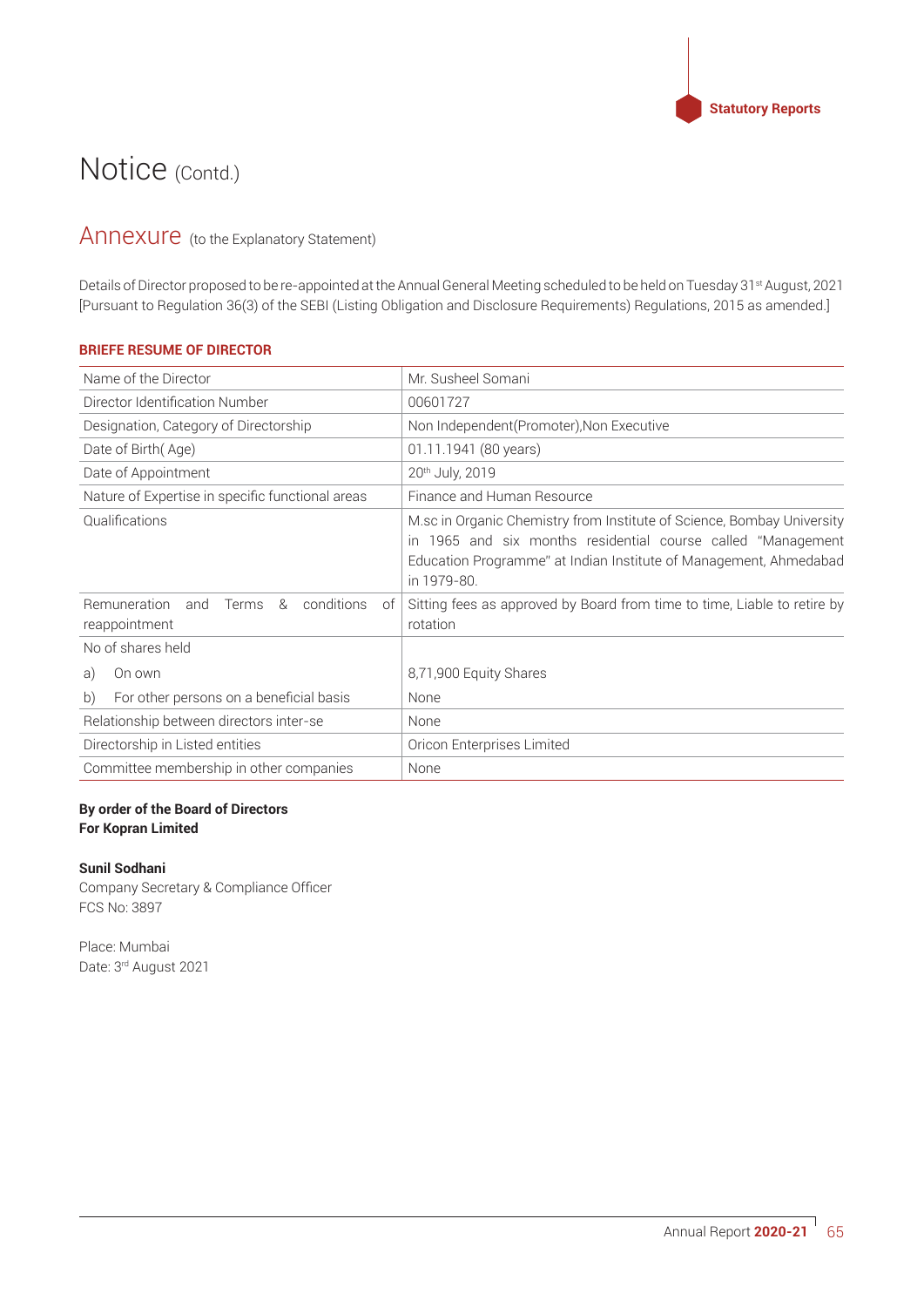

## **NOTES:**

- 1. The Company's Register of Members and Share Transfer Books shall be closed from 9th August 2021 to 11th August 2021 (both days inclusive).
- 2. The Notice of the AGM along with Annual Reports 2020-21 is being sent by electronic mode to those members whose E-mail addresses are registered with the Depositories/Company.
- 3. M/s. P.P. Singh & Co. Practicing Company Secretary (Membership No. A33381, COP No. 15570) has been appointed as the Scrutiniser to scrutinise the e-voting process.
- 4. The results declared along with the Scrutiniser's Report shall be placed on the Company's website www.kopran.com and on the website of NSDL within two days of the passing of the resolutions at the 62<sup>nd</sup> AGM of the Company on 31<sup>st</sup> August, 2021 and communicated to the BSE & NSE, where the shares of the Company are listed.
- 5. In view of the massive outbreak of the COVID-19 pandemic, social distancing is a norm to be followed and pursuant to the Circular No. 14/2020 dated 8<sup>th</sup> April, 2020, Circular No.17/2020 dated 13<sup>th</sup> April, 2020 issued by the Ministry of Corporate Affairs followed by Circular No. 20/2020 dated 5<sup>th</sup> May, 2020 and Circular No. 02/2021 dated 13<sup>th</sup> January, 2021 and all other relevant circulars issued from time to time, physical attendance of the Members to the EGM/AGM venue is not required and general meeting be held through video conferencing (VC) or other audio visual means (OAVM). Hence, Members can attend and participate in the ensuing EGM/AGM through VC/OAVM.
- 6. Pursuant to the Circular No. 14/2020 dated 8<sup>th</sup> April, 2020, issued by the Ministry of Corporate Affairs, the facility to appoint proxy to attend and cast vote for the members is not available for this EGM/AGM. However, the Body Corporates are entitled to appoint authorised representatives to attend the EGM/AGM through VC/OAVM and participate there at and cast their votes through e-voting.
- 7. The Members can join the EGM/AGM in the VC/OAVM mode 15 minutes before and after the scheduled time of the commencement of the Meeting by following the procedure mentioned in the Notice. The facility of participation at the EGM/AGM through VC/OAVM will be made available for 1000 members on first come first served basis. This will not include large Shareholders (Shareholders holding 2% or more shareholding), Promoters, Institutional Investors, Directors, Key Managerial Personnel, the Chairpersons of the Audit Committee, Nomination and Remuneration Committee and Stakeholders Relationship Committee, Auditors etc. who are allowed to attend the EGM/AGM without restriction on account of first come first served basis.
- 8. The attendance of the Members attending the EGM/AGM through VC/OAVM will be counted for the purpose of reckoning the quorum under Section 103 of the Companies Act, 2013.
- 9. Pursuant to the provisions of Section 108 of the Companies Act, 2013 read with Rule 20 of the Companies (Management and Administration) Rules, 2014 (as amended) and Regulation 44 of SEBI (Listing Obligations & Disclosure Requirements) Regulations 2015 (as amended), and the Circulars issued by the Ministry of Corporate Affairs dated 8<sup>th</sup> April, 2020, 13<sup>th</sup> April, 2020 and 5<sup>th</sup> May, 2020 the Company is providing facility of remote e-Voting to its Members in respect of the business to be transacted at the EGM/AGM. For this purpose, the Company has entered into an agreement with National Securities Depository Limited (NSDL) for facilitating voting through electronic means, as the authorised agency. The facility of casting votes by a member using remote e-Voting system as well as venue voting on the date of the EGM/AGM will be provided by NSDL.
- 10. In line with the Ministry of Corporate Affairs (MCA) Circular No. 17/2020 dated 13<sup>th</sup> April, 2020, the Notice calling the EGM/ AGM has been uploaded on the website of the Company at www.kopran.com The Notice can also be accessed from the websites of the Stock Exchanges i.e. BSE Limited and National Stock Exchange of India Limited at www.bseindia.com and www.nseindia.com respectively and the EGM/AGM Notice is also available on the website of NSDL (agency for providing the Remote e-Voting facility) i.e. www.evoting.nsdl.com.
- 11. EGM/AGM has been convened through VC/OAVM in compliance with applicable provisions of the Companies Act, 2013 read with MCA Circular No. 14/2020 dated 8<sup>th</sup> April, 2020 and MCA Circular No. 17/2020 dated 13<sup>th</sup> April, 2020, MCA Circular No. 20/2020 dated 5<sup>th</sup> May, 2020 and MCA Circular No.  $2/2021$  dated 13<sup>th</sup> January, 2021.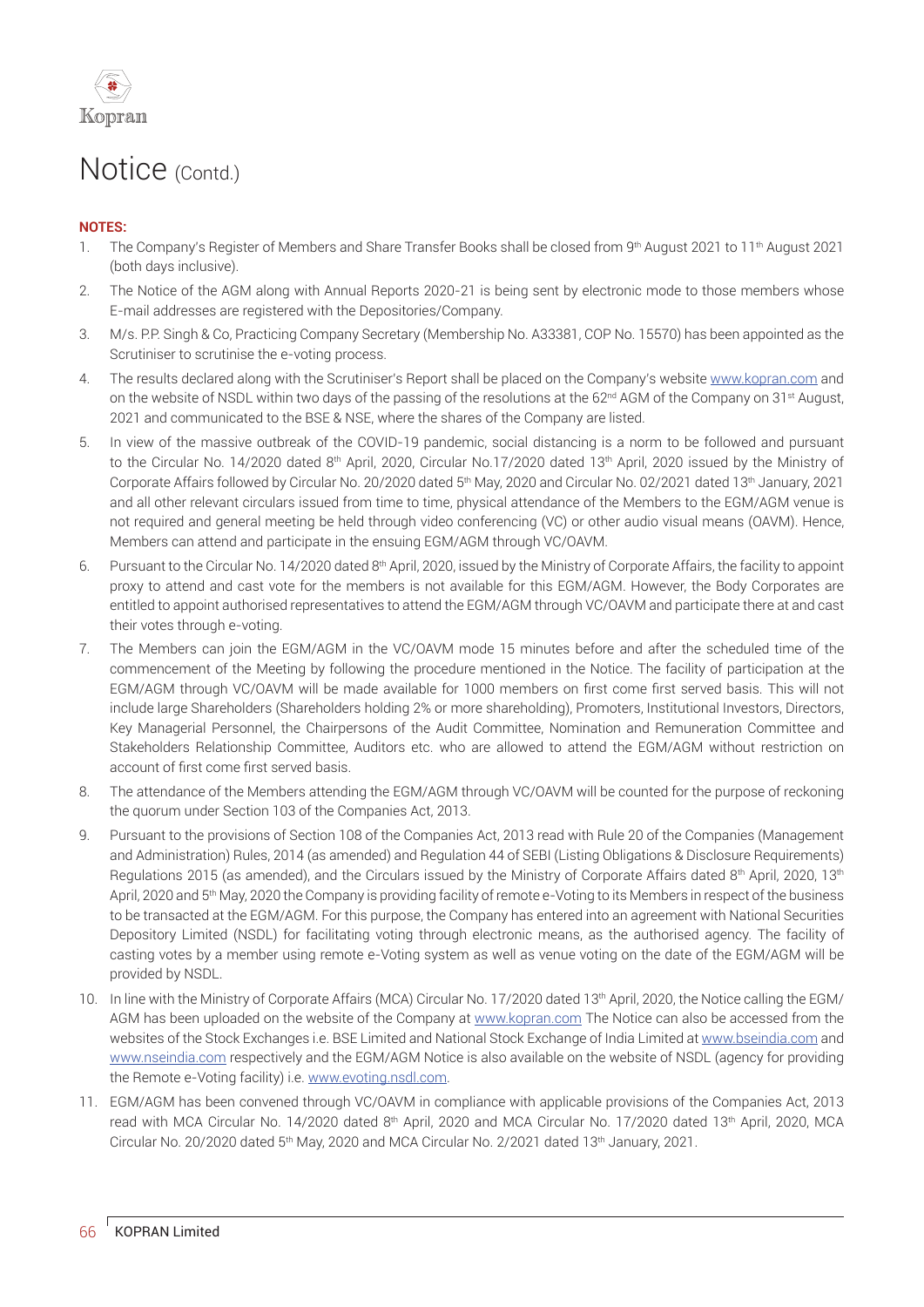#### **THE INSTRUCTIONS FOR MEMBERS FOR REMOTE E-VOTING AND JOINING GENERAL MEETING ARE AS UNDER:-**

The remote e-voting period begins on 28<sup>th</sup> August, 2021 at 9:00 A.M. and ends on 30<sup>th</sup> August, 2021 at 5:00 P.M. The remote e-voting module shall be disabled by NSDL for voting thereafter. The Members, whose names appear in the Register of Members / Beneficial Owners as on the record date (cut-off date) i.e. 24<sup>th</sup> August, 2021, may cast their vote **electronically.** The voting right of shareholders shall be in proportion to their share in the paid-up equity share capital of the Company as on the cut-off date, being 24<sup>th</sup> August, 2021.

#### **How do I vote electronically using NSDL e-Voting system?**

The way to vote electronically on NSDL e-Voting system consists of "Two Steps" which are mentioned below:

#### **Step 1: Access to NSDL e-Voting system**

### A) Login method for e-Voting and joining virtual meeting for Individual shareholders holding securities in demat **mode**

In terms of SEBI circular dated 9<sup>th</sup> December, 2020 on e-Voting facility provided by Listed Companies, Individual shareholders holding securities in demat mode are allowed to vote through their demat account maintained with Depositories and Depository Participants. Shareholders are advised to update their mobile number and email Id in their demat accounts in order to access e-Voting facility.

Login method for Individual shareholders holding securities in demat mode is given below:

| Type of shareholders                                                   | <b>Login Method</b>                                                                                                                                                                                                                                                                                                                                                                                                                                                                                                                                                                                                                                                                                                                                                                                                                                                                                                                      |
|------------------------------------------------------------------------|------------------------------------------------------------------------------------------------------------------------------------------------------------------------------------------------------------------------------------------------------------------------------------------------------------------------------------------------------------------------------------------------------------------------------------------------------------------------------------------------------------------------------------------------------------------------------------------------------------------------------------------------------------------------------------------------------------------------------------------------------------------------------------------------------------------------------------------------------------------------------------------------------------------------------------------|
| Individual Shareholders holding<br>securities in demat mode with NSDL. | If you are already registered for <b>NSDL IDeAS facility</b> , please visit the<br>1.<br>e-Services website of NSDL. Open web browser by typing the following<br>URL: https://eservices.nsdl.com/ either on a Personal Computer or<br>on a mobile. Once the home page of e-Services is launched, click on<br>the "Beneficial Owner" icon under "Login" which is available under<br>"IDeAS" section. A new screen will open. You will have to enter your<br>User ID and Password. After successful authentication, you will be able<br>to see e-Voting services. Click on "Access to e-Voting" under e-Voting<br>services and you will be able to see e-Voting page. Click on options<br>available against company name or e-Voting service provider - NSDL<br>and you will be re-directed to NSDL e-Voting website for casting your<br>vote during the remote e-Voting period or joining virtual meeting &<br>voting during the meeting. |
|                                                                        | 2. If the user is not registered for IDeAS e-Services, option to register<br>is available at https://eservices.nsdl.com. Select "Register Online<br>for IDeAS" Portal or click at https://eservices.nsdl.com/SecureWeb/<br>IdeasDirectReg.jsp                                                                                                                                                                                                                                                                                                                                                                                                                                                                                                                                                                                                                                                                                            |
|                                                                        | 3. Visit the e-Voting website of NSDL. Open web browser by typing the<br>following URL: https://www.evoting.nsdl.com/ either on a Personal<br>Computer or on a mobile. Once the home page of e-Voting system<br>is launched, click on the icon "Login" which is available under<br>'Shareholder/Member' section. A new screen will open. You will have<br>to enter your User ID (i.e. your sixteen digit demat account number<br>held with NSDL), Password/OTP and a Verification Code as shown<br>on the screen. After successful authentication, you will be redirected<br>to NSDL Depository site wherein you can see e-Voting page. Click on<br>options available against company name or e-Voting service provider<br>- NSDL and you will be redirected to e-Voting website of NSDL for<br>casting your vote during the remote e-Voting period or joining virtual<br>meeting & voting during the meeting.                           |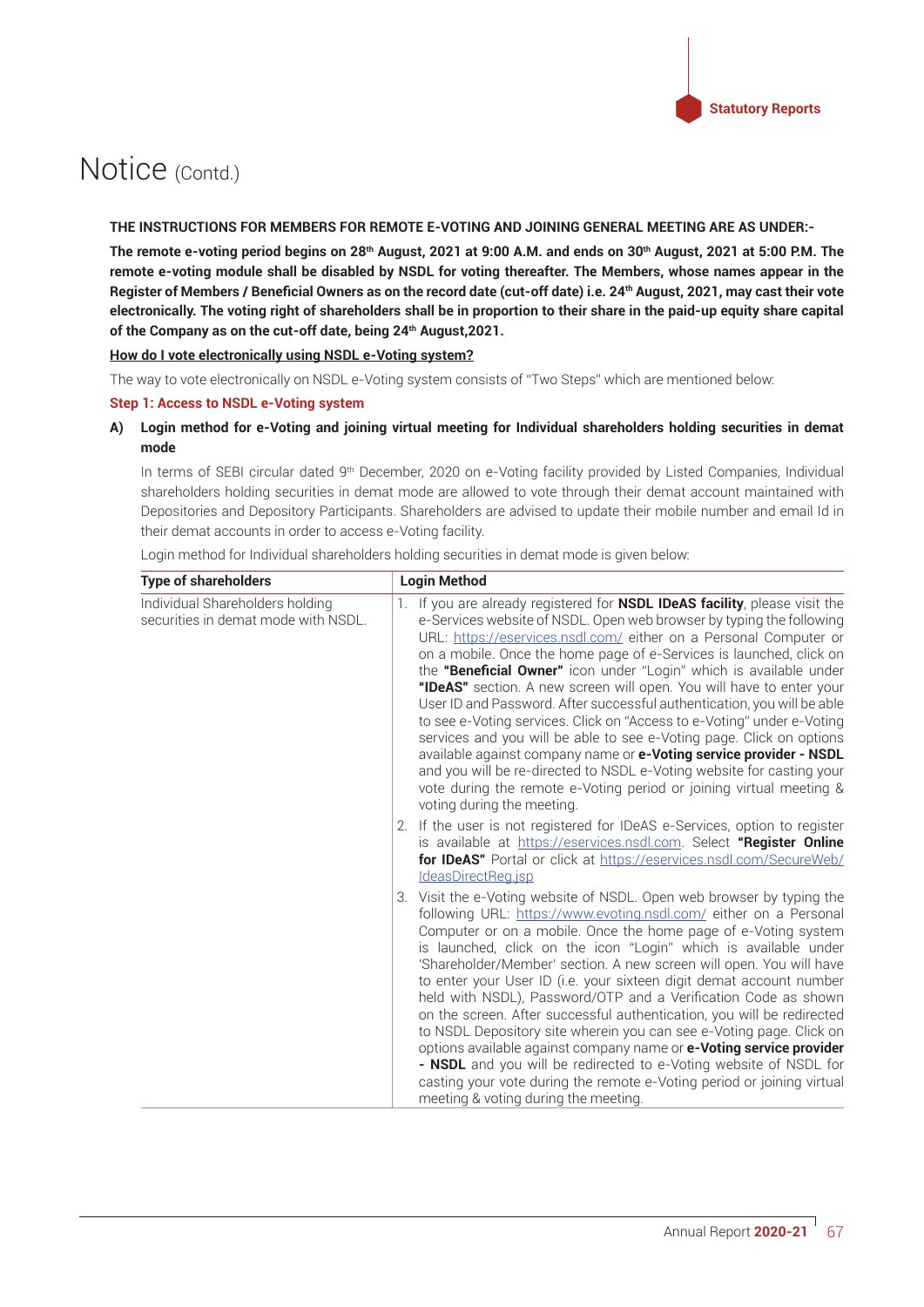

| <b>Type of shareholders</b>                                                                                  | <b>Login Method</b>                                                                                                                                                                                                                                                                                                                                                                                                                                                                                                                                                                                                                                           |
|--------------------------------------------------------------------------------------------------------------|---------------------------------------------------------------------------------------------------------------------------------------------------------------------------------------------------------------------------------------------------------------------------------------------------------------------------------------------------------------------------------------------------------------------------------------------------------------------------------------------------------------------------------------------------------------------------------------------------------------------------------------------------------------|
| Individual Shareholders holding<br>securities in demat mode with CDSL                                        | Existing users who have opted for Easi / Easiest, they can login through<br>their user id and password. Option will be made available to reach<br>e-Voting page without any further authentication. The URL for users<br>to login to Easi / Easiest are https://web.cdslindia.com/myeasi/home/<br>login or www.cdslindia.com and click on New System Myeasi.<br>2. After successful login of Easi/Easiest the user will be also able to<br>see the E Voting Menu. The Menu will have links of e-Voting service<br>provider i.e. NSDL. Click on NSDL to cast your vote.                                                                                        |
|                                                                                                              | 3. If the user is not registered for Easi/Easiest, option to register<br>https://web.cdslindia.com/myeasi/Registration/<br>available<br>at<br>IS.<br>EasiRegistration                                                                                                                                                                                                                                                                                                                                                                                                                                                                                         |
|                                                                                                              | 4. Alternatively, the user can directly access e-Voting page by providing<br>demat Account Number and PAN No. from a link in www.cdslindia.com<br>home page. The system will authenticate the user by sending OTP on<br>registered Mobile & Email as recorded in the demat Account. After<br>successful authentication, user will be provided links for the respective<br>ESP i.e. <b>NSDL</b> where the e-Voting is in progress.                                                                                                                                                                                                                             |
| Individual Shareholders (holding<br>securities in demat mode) login through<br>their depository participants | You can also login using the login credentials of your demat account<br>through your Depository Participant registered with NSDL/CDSL for<br>e-Voting facility. Once login, you will be able to see e-Voting option.<br>Once you click on e-Voting option, you will be redirected to NSDL/CDSL<br>Depository site after successful authentication, wherein you can see<br>e-Voting feature. Click on options available against company name or<br>e-Voting service provider-NSDL and you will be redirected to e-Voting<br>website of NSDL for casting your vote during the remote e-Voting period<br>or joining virtual meeting & voting during the meeting. |

Important note: Members who are unable to retrieve User ID/ Password are advised to use Forget User ID and Forget Password option available at abovementioned website.

Helpdesk for Individual Shareholders holding securities in demat mode for any technical issues related to login **through Depository i.e. NSDL and CDSL.**

| Login type                                                            | <b>Helpdesk details</b>                                                                                                                                                                 |
|-----------------------------------------------------------------------|-----------------------------------------------------------------------------------------------------------------------------------------------------------------------------------------|
| Individual Shareholders holding securities<br>in demat mode with NSDL | Members facing any technical issue in login can contact NSDL<br>helpdesk by sending a request at <b>evoting@nsdl.co.in</b> or call at toll<br>free no.: 1800 1020 990 and 1800 22 44 30 |
| Individual Shareholders holding securities<br>in demat mode with CDSL | Members facing any technical issue in login can contact CDSL<br>helpdesk by sending a request at helpdesk.evoting@cdslindia.<br>com or contact at 022-23058738 or 022-23058542-43       |

### B) Login Method for shareholders other than Individual shareholders holding securities in demat mode and **shareholders holding securities in physical mode.**

### **How to Log-in to NSDL e-Voting website?**

- 1. Visit the e-Voting website of NSDL. Open web browser by typing the following URL: https://www.evoting.nsdl. com/ either on a Personal Computer or on a mobile.
- 2. Once the home page of e-Voting system is launched, click on the icon "Login" which is available under 'Shareholder/Member' section.
- 3. A new screen will open. You will have to enter your User ID, your Password/OTP and a Verification Code as shown on the screen.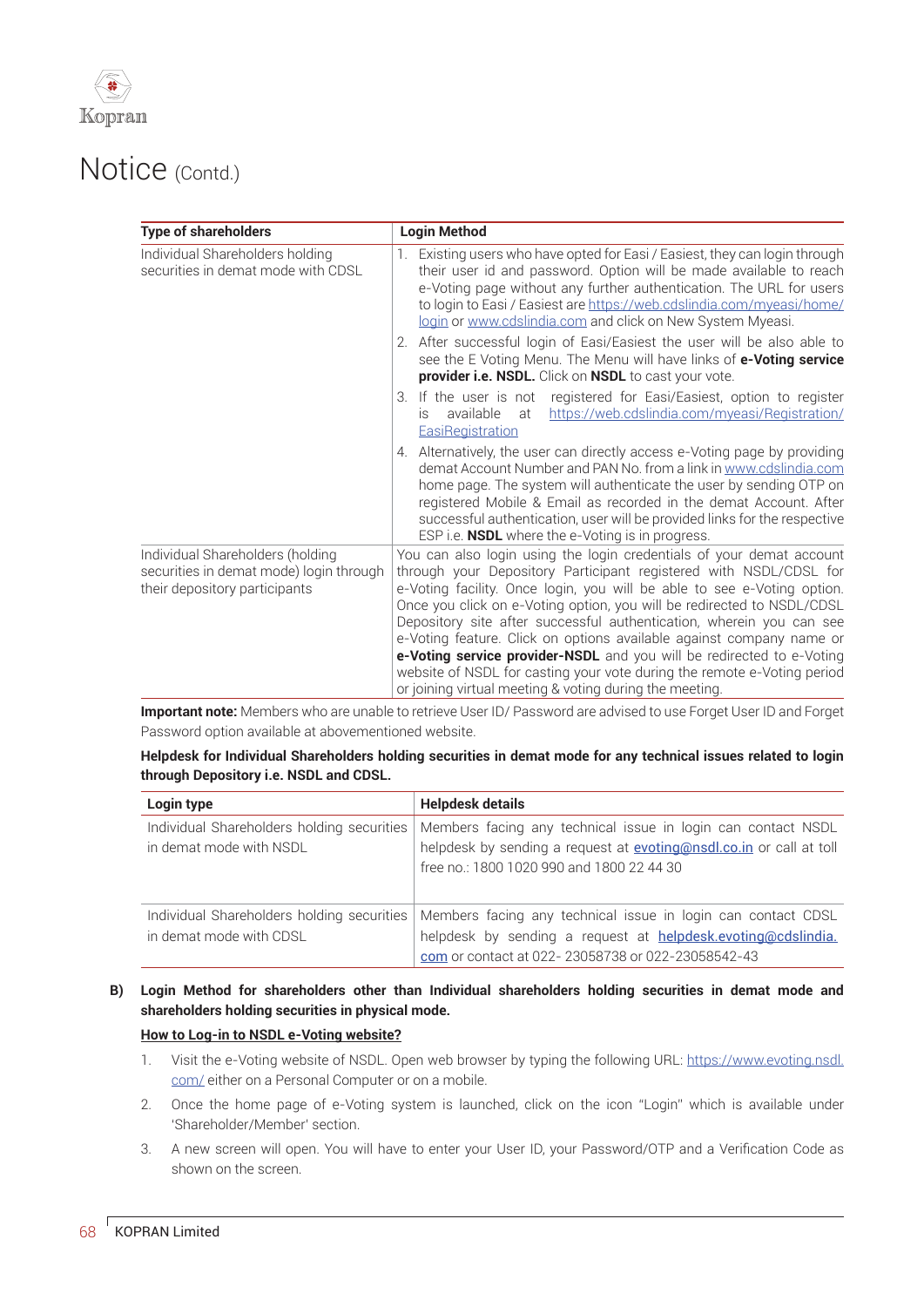

Alternatively, if you are registered for NSDL eservices i.e. IDEAS, you can log-in at https://eservices.nsdl.com/with your existing IDEAS login. Once you log-in to NSDL eservices after using your log-in credentials, click on e-Voting and you can proceed to Step 2 i.e. Cast your vote electronically.

4. Your User ID details are given below:

| Manner of holding shares i.e. Demat (NSDL)<br>or CDSL) or Physical |                                                               | Your User ID is:                                                                                          |
|--------------------------------------------------------------------|---------------------------------------------------------------|-----------------------------------------------------------------------------------------------------------|
|                                                                    | a) For Members who hold shares in demat                       | 8 Character DP ID followed by 8 Digit Client ID                                                           |
|                                                                    | account with NSDL.                                            | For example if your DP ID is IN300*** and Client ID is 12******<br>then your user ID is IN300***12******. |
|                                                                    | b) For Members who hold shares in demat<br>account with CDSL. | 16 Digit Beneficiary ID                                                                                   |
|                                                                    |                                                               | For example if your Beneficiary ID is 12************** then your<br>user $ID$ is $12****************$     |
| C)                                                                 | For Members holding shares in Physical                        | EVEN Number followed by Folio Number registered with the                                                  |
|                                                                    | Form.                                                         | Company                                                                                                   |
|                                                                    |                                                               | For example if folio number is 001*** and EVEN is 101456 then<br>user ID is 101456001***                  |

- 5. Password details for shareholders other than Individual shareholders are given below:
	- a) If you are already registered for e-Voting, then you can user your existing password to login and cast your vote.
	- b) If you are using NSDL e-Voting system for the first time, you will need to retrieve the 'initial password' which was communicated to you. Once you retrieve your 'initial password', you need to enter the 'initial password' and the system will force you to change your password.
	- c) How to retrieve your 'initial password'?
		- $(i)$  If your email ID is registered in your demat account or with the Company, your 'initial password' is communicated to you on your email ID. Trace the email sent to you from NSDL from your mailbox. Open the email and open the attachment i.e. a .pdf file. Open the .pdf file. The password to open the .pdf file is your 8 digit client ID for NSDL account, last 8 digits of client ID for CDSL account or folio number for shares held in physical form. The .pdf file contains your 'User ID' and your 'initial password'.
		- (ii) If your email ID is not registered, please follow steps mentioned below in **process for those shareholders whose email ids are not registered**
- 6. If you are unable to retrieve or have not received the "Initial password" or have forgotten your password:
	- a) Click on "Forgot User Details/Password?"(If you are holding shares in your demat account with NSDL or CDSL) option available on www.evoting.nsdl.com.
	- b) Physical User Reset Password?" (If you are holding shares in physical mode) option available on www. evoting.nsdl.com.
	- c) If you are still unable to get the password by aforesaid two options, you can send a request at  $\frac{evoting@}{P}$ nsdl.co.in mentioning your demat account number/folio number, your PAN, your name and your registered address etc.
	- d) Members can also use the OTP (One Time Password) based login for casting the votes on the e-Voting system of NSDL.
- 7. After entering your password, tick on Agree to "Terms and Conditions" by selecting on the check box.
- 8. Now, you will have to click on "Login" button.
- 9. After you click on the "Login" button, Home page of e-Voting will open.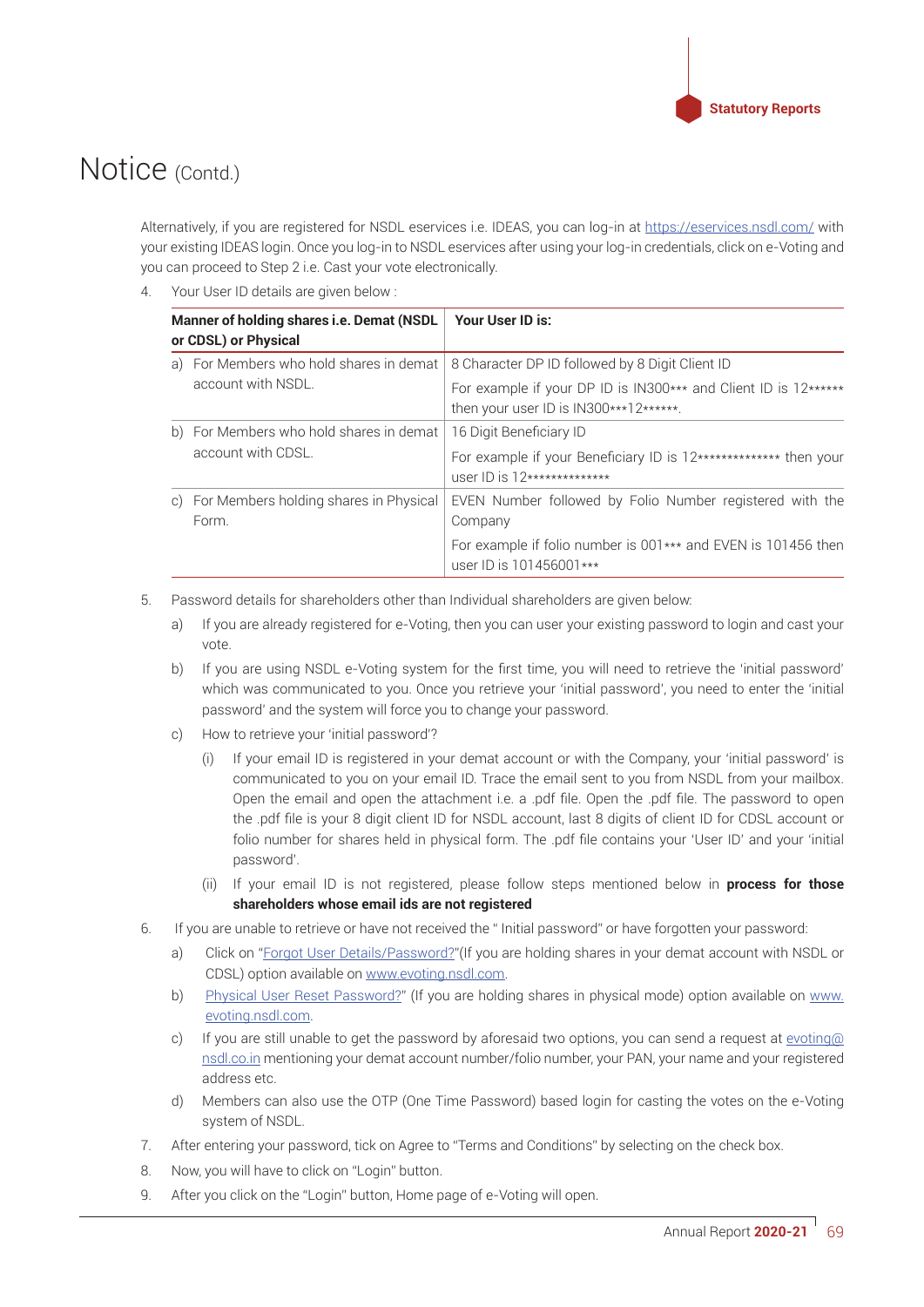

#### **Step 2: Cast your vote electronically and join General Meeting on NSDL e-Voting system.**

#### How to cast your vote electronically and join General Meeting on NSDL e-Voting system?

- 1. After successful login at Step 1, you will be able to see all the companies "EVEN" in which you are holding shares and whose voting cycle and General Meeting is in active status.
- 2. Select "EVEN" of company for which you wish to cast your vote during the remote e-Voting period and casting your vote during the General Meeting. For joining virtual meeting, you need to click on "VC/OAVM" link placed under "Join General Meeting".
- 3. Now you are ready for e-Voting as the Voting page opens.
- 4. Cast your vote by selecting appropriate options i.e. assent or dissent, verify/modify the number of shares for which you wish to cast your vote and click on "Submit" and also "Confirm" when prompted.
- 5. Upon confirmation, the message "Vote cast successfully" will be displayed.
- 6. You can also take the printout of the votes cast by you by clicking on the print option on the confirmation page.
- 7. Once you confirm your vote on the resolution, you will not be allowed to modify your vote.

#### **General Guidelines for shareholders**

- 1. Institutional shareholders (i.e. other than individuals, HUF, NRI etc.) are required to send scanned copy (PDF/JPG Format) of the relevant Board Resolution/Authority letter etc. with attested specimen signature of the duly authorised signatory(ies) who are authorised to vote, to the Scrutiniser by e-mail to pushpendra@mindspright.co.in with a copy marked to evoting@nsdl.co.in.
- 2. It is strongly recommended not to share your password with any other person and take utmost care to keep your password confidential. Login to the e-voting website will be disabled upon five unsuccessful attempts to key in the correct password. In such an event, you will need to go through the "Forgot User Details/Password?" or "Physical User Reset Password?" option available on www.evoting.nsdl.com to reset the password.
- 3. In case of any queries, you may refer the Frequently Asked Questions (FAQs) for Shareholders and e-voting user manual for Shareholders available at the download section of www.evoting.nsdl.com or call on toll free no.: 1800 1020 990 and 1800 22 44 30 or send a request to NSDL Official at evoting@nsdl.co.in

### **Process for those shareholders whose email ids are not registered with the depositories for procuring user id and**  password and registration of e mail ids for e-voting for the resolutions set out in this notice:

- 1. In case shares are held in physical mode please provide Folio No., Name of shareholder, scanned copy of the share certificate (front and back), PAN (self attested scanned copy of PAN card), AADHAR (self attested scanned copy of Aadhar Card) by email to investors@kopran.com
- 2. In case shares are held in demat mode, please provide DPID-CLID (16 digit DPID + CLID or 16 digit beneficiary ID), Name, client master or copy of Consolidated Account statement, PAN (self attested scanned copy of PAN card), AADHAR (self attested scanned copy of Aadhar Card) to investors@kopran.com. If you are an Individual shareholders holding securities in demat mode, you are requested to refer to the login method explained at **step 1 (A)** i.e. **Login**  method for e-Voting and joining virtual meeting for Individual shareholders holding securities in demat mode.
- 3. Alternatively shareholder/members may send a request to evoting@nsdl.co.in for procuring user id and password for e-voting by providing above mentioned documents.
- 4. In terms of SEBI circular dated 9th December, 2020 on e-Voting facility provided by Listed Companies, Individual shareholders holding securities in demat mode are allowed to vote through their demat account maintained with Depositories and Depository Participants. Shareholders are required to update their mobile number and email ID correctly in their demat account in order to access e-Voting facility.

#### **THE INSTRUCTIONS FOR MEMBERS FOR e-VOTING ON THE DAY OF THE EGM/AGM ARE AS UNDER:-**

- 1. The procedure for e-Voting on the day of the EGM/AGM is same as the instructions mentioned above for remote e-voting.
- 2. Only those Members/ shareholders, who will be present in the EGM/AGM through VC/OAVM facility and have not